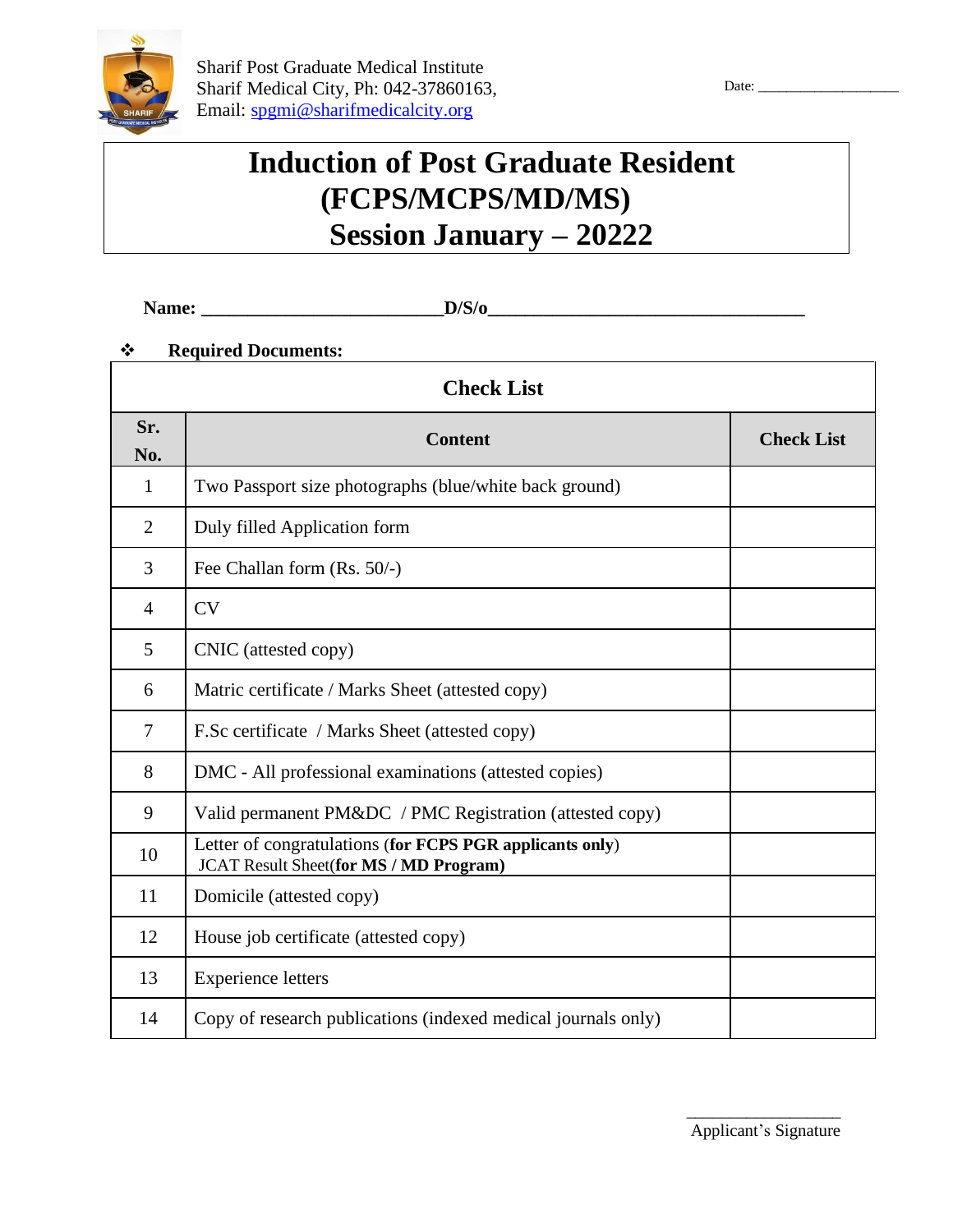|                                                                                                |         |                    |                                                     |  | <b>SHARIF TRUST</b><br><b>SHARIF MEDICAL CITY</b>               |                                                                                          |  |                                                         |                         |  |                                     |
|------------------------------------------------------------------------------------------------|---------|--------------------|-----------------------------------------------------|--|-----------------------------------------------------------------|------------------------------------------------------------------------------------------|--|---------------------------------------------------------|-------------------------|--|-------------------------------------|
| <b>SHARIF POST GRADUATE</b><br><b>MEDICAL INSTITUTE, LAHORE</b>                                |         |                    |                                                     |  | Jati Umra, Raiwind Road, Lahore<br>E-mail: spgmi.smch@gmail.com | Tel: 042-37860101-4, UAN: 111-123-786,<br>Fax (SMCH): 042-37860105 (SPGMI): 042-37860163 |  |                                                         |                         |  | <b>SHARIF MEDICAL CITY HOSPITAL</b> |
| <b>APPLICATION FORM</b><br><b>TRAINING PROGRAM POST GRADUATE RESIDENT</b><br>(FCPS/MCPS/MS/MD) |         |                    |                                                     |  |                                                                 |                                                                                          |  |                                                         |                         |  |                                     |
|                                                                                                |         |                    | Training Program Applied for: _____________________ |  |                                                                 |                                                                                          |  |                                                         |                         |  |                                     |
|                                                                                                |         |                    |                                                     |  |                                                                 |                                                                                          |  |                                                         |                         |  | <b>PHOTOGRAPH</b>                   |
|                                                                                                |         |                    |                                                     |  |                                                                 |                                                                                          |  |                                                         |                         |  |                                     |
|                                                                                                |         |                    |                                                     |  |                                                                 |                                                                                          |  |                                                         |                         |  |                                     |
| 6. CNIC                                                                                        |         |                    | 1 - I                                               |  |                                                                 | $\sim$ 1                                                                                 |  | 7. Gender                                               | Male                    |  | Female                              |
|                                                                                                |         |                    |                                                     |  |                                                                 |                                                                                          |  | 9. Religion ___________________                         |                         |  |                                     |
|                                                                                                |         |                    |                                                     |  |                                                                 |                                                                                          |  |                                                         |                         |  |                                     |
|                                                                                                |         |                    |                                                     |  |                                                                 |                                                                                          |  |                                                         |                         |  |                                     |
| 12. Contacts (Parent / Spouse) ______________Cell No. (Self) ___________________Email          |         |                    |                                                     |  |                                                                 |                                                                                          |  |                                                         |                         |  |                                     |
|                                                                                                |         |                    |                                                     |  |                                                                 |                                                                                          |  |                                                         |                         |  |                                     |
| <b>Academic Record</b><br>14.                                                                  |         |                    |                                                     |  |                                                                 |                                                                                          |  |                                                         |                         |  |                                     |
| Year of<br><b>Institution Name</b><br>Qualification<br>Qualification                           |         |                    |                                                     |  |                                                                 |                                                                                          |  | /Grade                                                  | <b>Percentage /CGPA</b> |  |                                     |
| Matric/equivalent                                                                              |         |                    |                                                     |  |                                                                 |                                                                                          |  |                                                         |                         |  |                                     |
| <b>Intermediate</b>                                                                            |         |                    |                                                     |  |                                                                 |                                                                                          |  |                                                         |                         |  |                                     |
| <b>Graduation</b>                                                                              | Year of |                    |                                                     |  |                                                                 |                                                                                          |  | <b>Professional Exams</b><br>(Marks Obtain/Total Marks) |                         |  |                                     |
| (MRRS/RDS) Craduation                                                                          |         | <b>Institution</b> |                                                     |  |                                                                 |                                                                                          |  |                                                         |                         |  |                                     |

| ulduduul   | i eal Ul          | <b>Institution</b> | INGLAS UDIANTI UJAI MALASI      |                                 |        |           |                             |  |  |
|------------|-------------------|--------------------|---------------------------------|---------------------------------|--------|-----------|-----------------------------|--|--|
| (MBBS/BDS) | <b>Graduation</b> |                    | 1 <sup>st</sup> Prof.<br>Part 1 | 1 <sup>st</sup> Prof.<br>Part 2 |        | 3rd Prof. | <b>Final</b><br><b>Prof</b> |  |  |
|            |                   |                    | Annual                          | Annual                          | Annual | Annual    | Annual                      |  |  |
|            |                   |                    | Supple                          | Supple                          | Supple | Supple    | Supple                      |  |  |
|            |                   |                    |                                 |                                 |        |           |                             |  |  |

| Exam               | <b>Year of Passing</b> | No. of Attempt |
|--------------------|------------------------|----------------|
| <b>FCPS-I/JCAT</b> |                        |                |